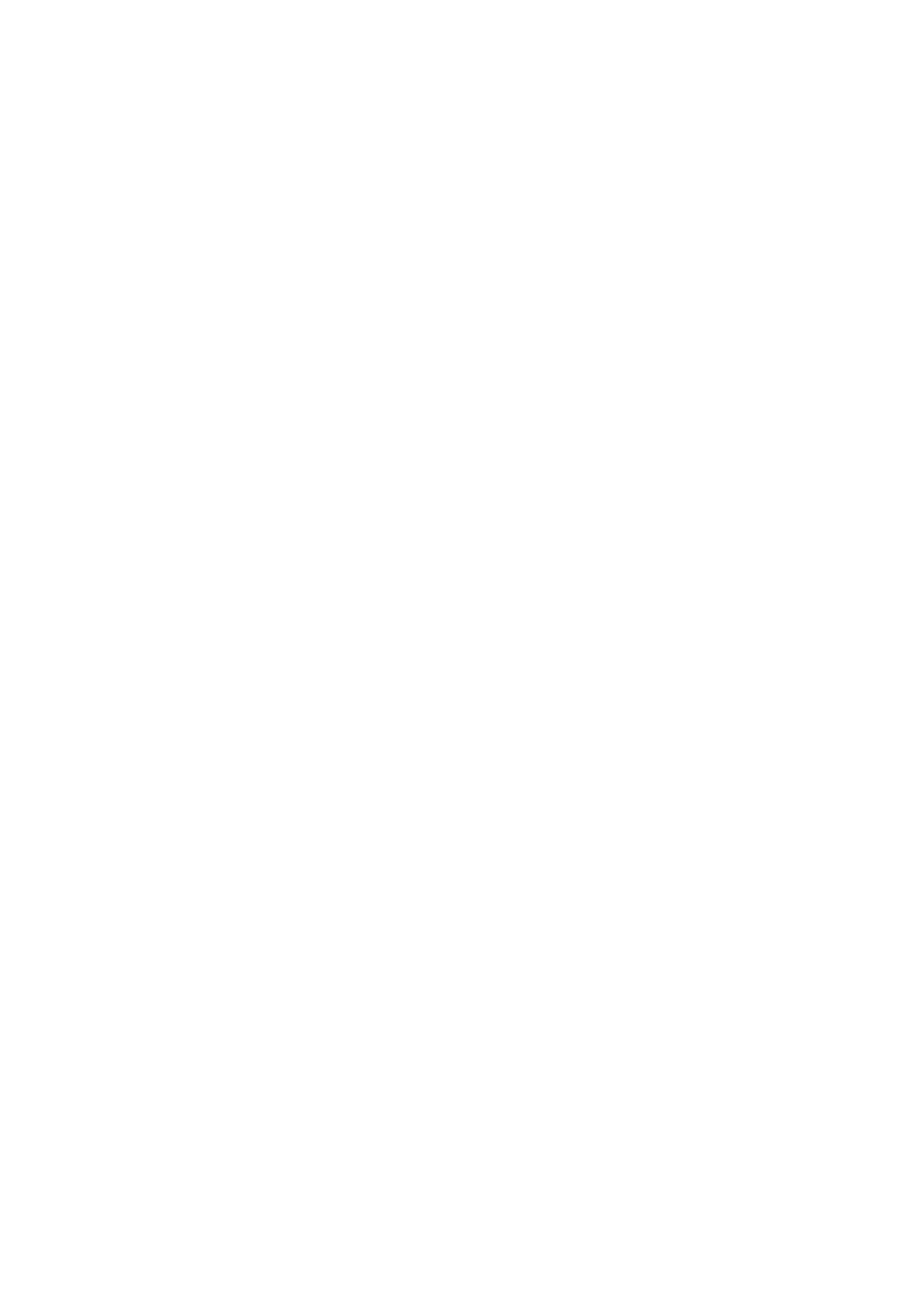# **The Public Interest Advocacy Centre**

The Public Interest Advocacy Centre (PIAC) seeks to promote a just and democratic society by making strategic interventions on public interest issues.

PIAC is an independent, non-profit law and policy organisation that identifies public interest issues and works co-operatively with other organisations to advocate for individuals and groups affected.

In making strategic interventions on public interest issues PIAC seeks to:

- expose unjust or unsafe practices, deficient laws or policies;
- promote accountable, transparent and responsive government;
- encourage, influence and inform public debate;
- promote the development of law—both statutory and common—that reflects the public interest; and
- develop community organisations to pursue the interests of the communities they represent.

Established in July 1982 as an initiative of the Law Foundation of New South Wales, with support from the NSW Legal Aid Commission, PIAC was the first, and remains the only, broadly based public interest legal centre in Australia. Financial support for PIAC comes primarily from the NSW Public Purpose Fund and the Commonwealth and State Community Legal Centre Funding Program. PIAC also receives funding from the NSW Government Department of Water and Energy for its work on utilities, and from Allens Arthur Robinson for its Indigenous Justice Program. PIAC also generates income from project and case grants, seminars, consultancy fees, donations and recovery of costs in legal actions.

# **Introduction**

In making this submission for the 2008-2009 Federal Budget, PIAC aims to highlight specific areas of Federal Government responsibility where moderate and targeted expenditure can improve social justice outcomes for individuals and communities in Australia. This submission is in response to the experience within PIAC of redressing the problems of those most in need in the community, many of which arise from fundamental administrative flaws or gaps in services.

Costings are not included for the Recommendations but PIAC is happy to provide further information if requested.

The focused nature of this submission has its grounding in the knowledge PIAC has gained in representing and advocating for individual clients and on public interest issues. PIAC clients experience gaps in government programs that could, if rectified, have prevented detrimental effects on low-income or at-risk groups in the community; fulfilled social justice outcomes; and improved the efficiency of government and judicial systems.

Projects from which PIAC has drawn recommendations include:

The **Homeless Persons' Legal Service** (HPLS), which operates nine free legal clinics based in community support centres visited by homeless people within the Greater Sydney metropolitan area. HPLS also has a research and policy function, which initiates and responds to emerging issues;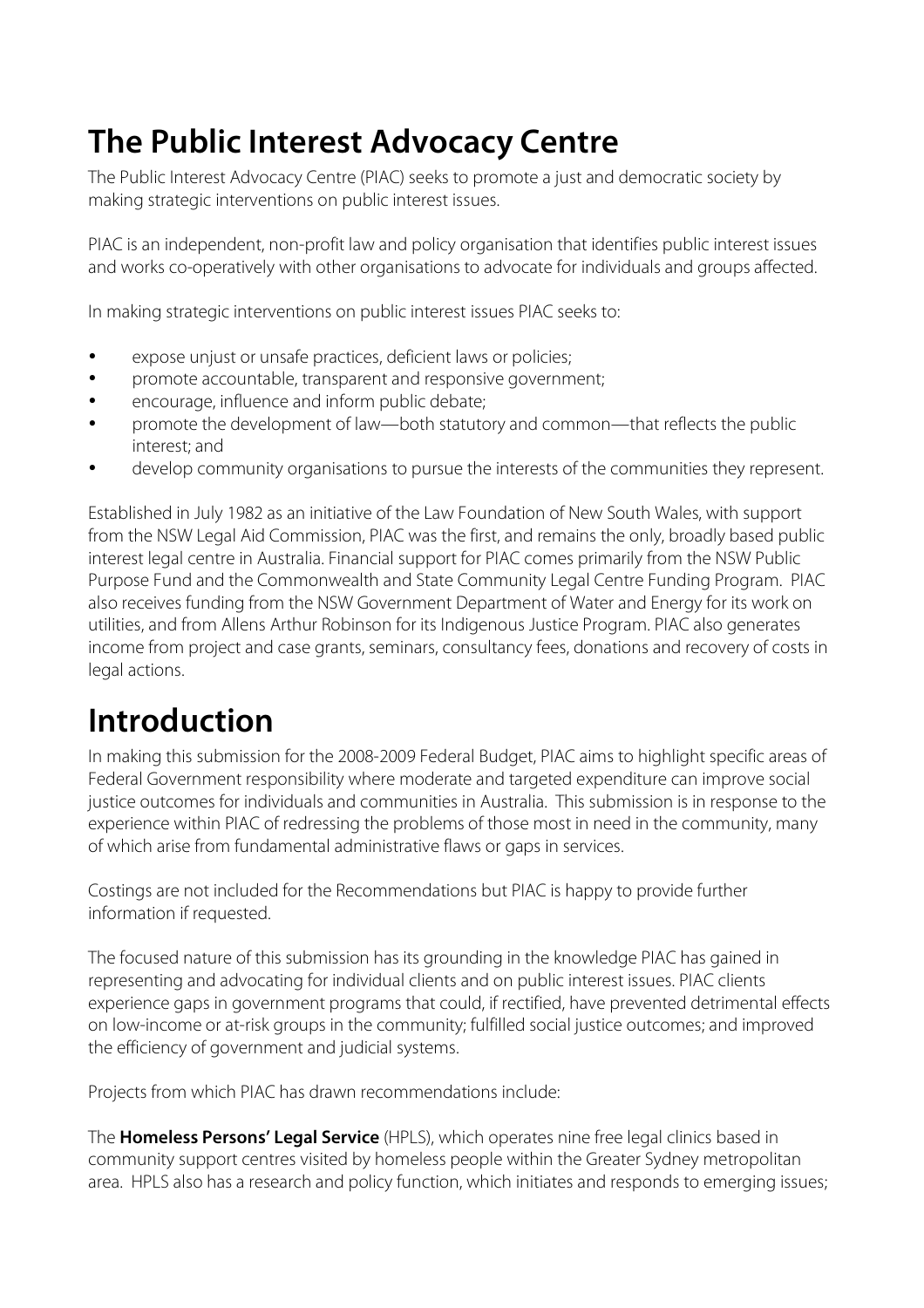for example, a response was provided to the Red Tape Reduction investigation by the NSW Office of State Revenue.

The **Public Interest Law Clearing House** (PILCH) co-ordinates an assessment and referral service to link individuals with public interest cases and non-profit groups that work in the public interest with pro bono legal services delivered by PILCH members. PILCH is co-located and works closely with PIAC. Ongoing joint projects include the Homeless Persons' Legal Service (see above) and the Stolen Wages Referral Scheme, which works with Aboriginal applicants to the NSW Aboriginal Trust Fund Repayment Scheme. PILCH also co-ordinates the Predatory Lending Project, a project focused on assisting individuals who have become victims of predatory home loans and undertaking policy and law reform work to end the practice of offering predatory home loans.

**Children in Detention Advocacy Project** provides legal assistance to children who claim to have experienced false arrest, unlawful detention, or malicious prosecution. The project also involves the investigation and development of policy solutions to systemic problems that lead to these detentions.

The **Mental Health Legal Services Project** aims to research and pilot mechanisms to effectively respond to unmet legal need for people with mental illness, including the development of new service delivery options and the training of existing legal assistance providers to enable them to better meet these needs.

The **Our Strong Women** project aims to empower Indigenous women across Australia with the knowledge and skills to be effective leaders and advocates for their communities. The project involves working with the National Network of Indigenous Women's Legal Services to develop and deliver to Indigenous women a two-day advocacy and leadership training program, and train them to run the advocacy and leadership training in their own communities.

The **Stolen Wages** project aims is to recover debts owed to Indigenous people as a result of the holding of money on trust by the Aboriginal Welfare Board and the Aboriginal Protection Board. The project also involves preparation of a submission to the NSW Government about the NSW Aboriginal Trust Fund Repayment Scheme on figures, findings and awards, strengths and weaknesses of the Scheme and its processes. PIAC is also working with groups in other states and territories to consider models for similar schemes across Australia and the broader issues of compensation for underpayment and non-payment of wages for work and other labour exploitation practices that have particularly affected Indigenous Australians.

The **Protecting Human Rights in Australia** project aims to promote community discussion and awareness of human rights and their protection in Australia. This has included the development of a kit of fact sheets that has been widely distributed, and a national train-the-trainer program. As part of this project, PIAC is hosting and supporting the NSW Charter Group, which seeks to promote community consultation about and the adoption of a Charter of Human Rights for NSW. Support for the NSW Charter Group involves assisting in the development of a network of supporters, providing community education in human rights, maintaining a website and developing information tools specific to the needs of the NSW community.

PIAC's **Energy and Water Consumers' Advocacy Program** (EWCAP) is an independent voice for low-income and other domestic and small consumers in the NSW energy and water sectors, as well as the national electricity market. EWCAP makes submissions to public inquiries, contributing a consumer perspective; conducts research; works with industry, other consumer and community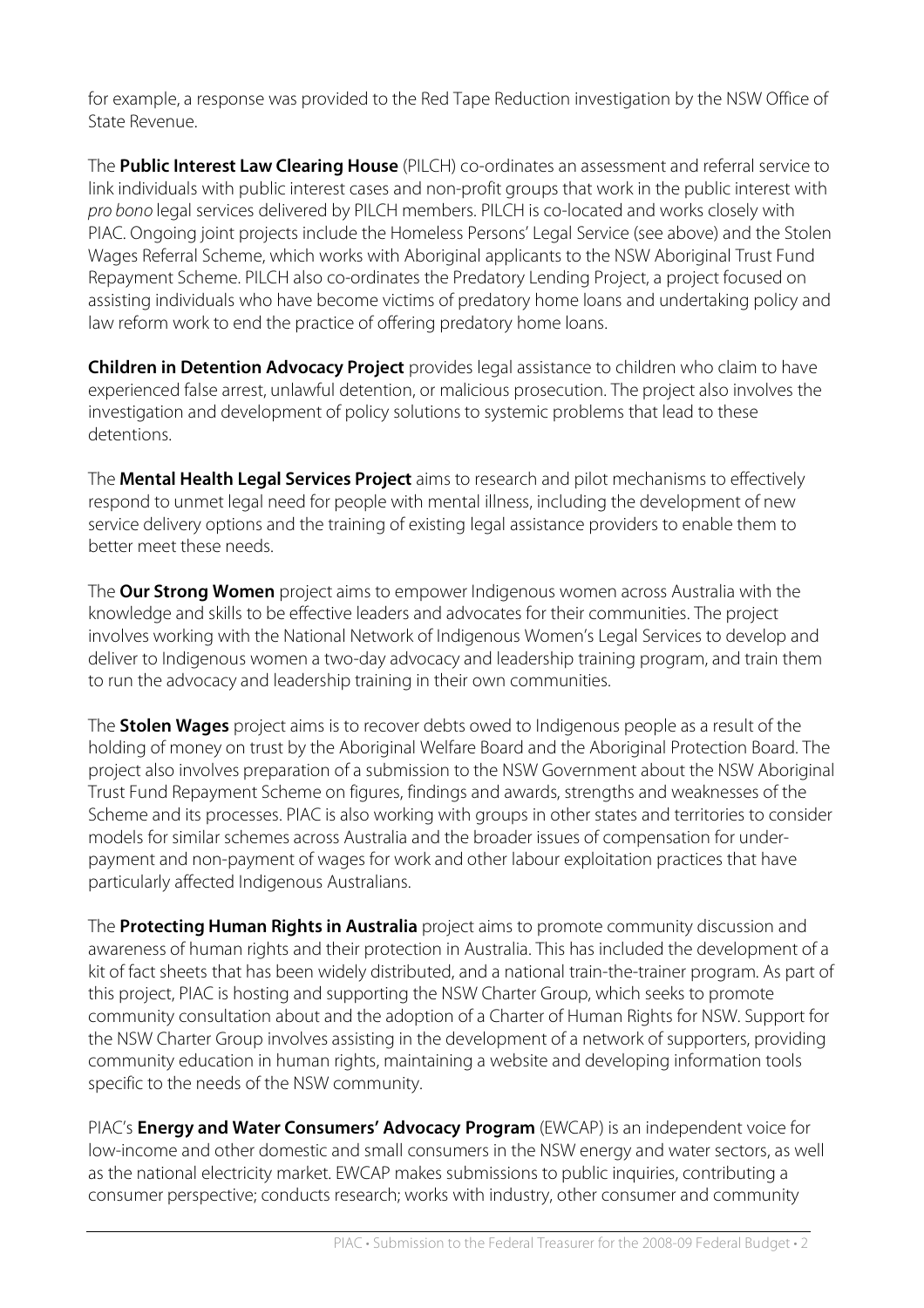groups with a view to ensure equitable and sustainable delivery of water and energy to domestic and small consumers.

The **Accessible Public Transport** project supports people with disabilities and organisations representing people with disabilities with discrimination cases and systemic advocacy. This includes co-ordinating a submission to the national review of Disability Standards for Public Transport 2002 (Cth) in August 2007. The submission focused on airline travel and based its recommendations on over 100 case studies, mostly complaints about airline service and infrastructure.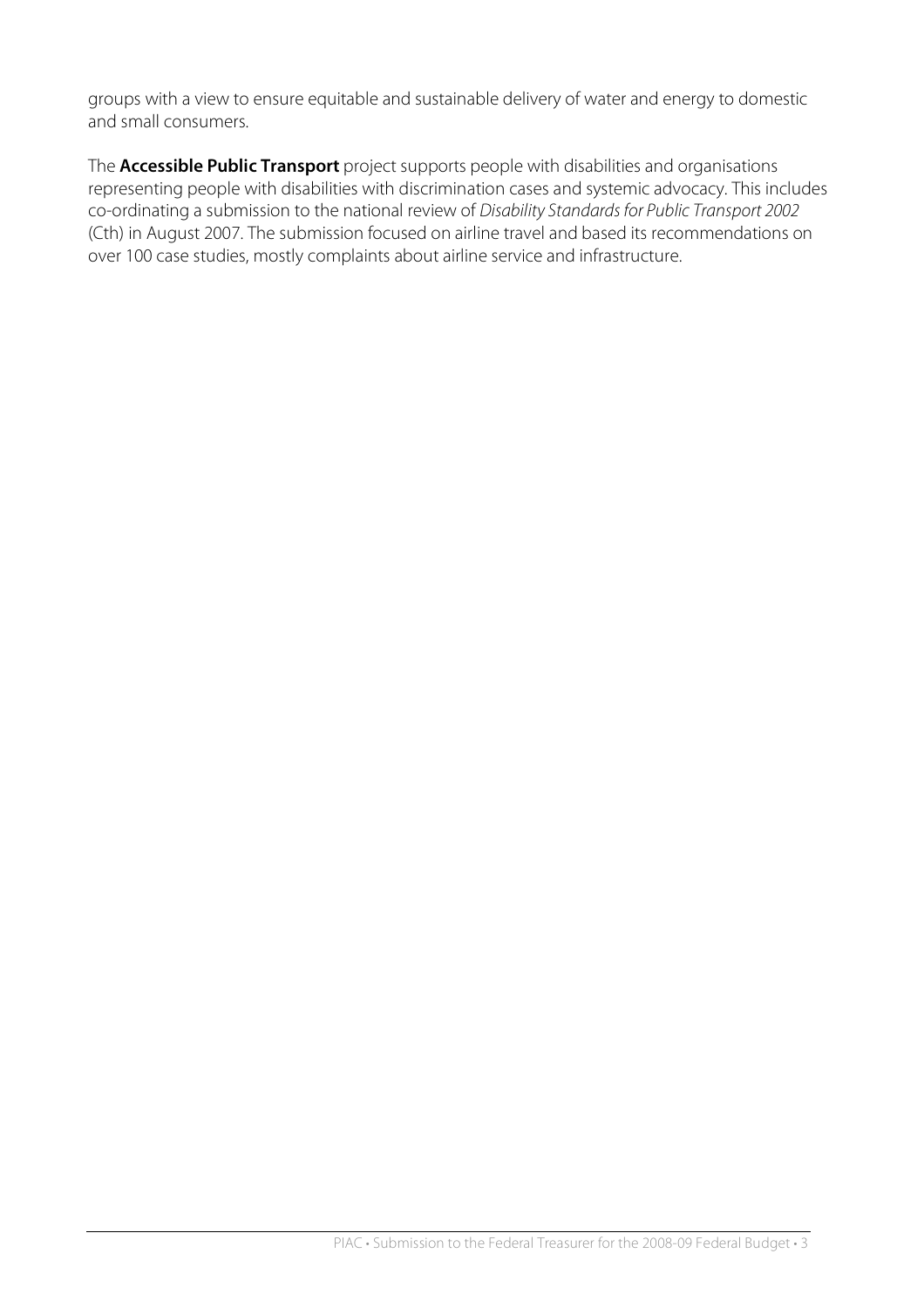# **Summary**

## **Housing and Homelessness**

Fund the development and implementation of a National Homelessness Strategy, with each relevant Department including a budget item to meet the outcomes of the Strategy.

Fund State and Territory Governments to expand the Supported Accommodation and Assistance Program (SAAP) to ensure that every Australian experiencing homelessness can access a SAAP service.

## **Human rights and equal opportunity**

Fund a national public consultation and community education program as part of the inquiry into the adoption of a national Charter of Rights.

Fund the implementation of a comprehensive response to the recommendations of the Bringing Them Home Report and the establishment of a reparations process.

Fund the development and implementation program for the recommendations in the Review of the Disability Transport Standards.

### **Mandatory detention and asylum seekers**

Fund alternatives to mandatory detention of asylum seekers and ensure that any detention regime is limited to the absolute minimum necessary to undertake initial health and security checks.

Transfer the budget from the temporary protection visa system to the administration of applications for permanent residency status. This will be possible if all asylum seekers who are found to be genuine refugees are granted permanent residency.

## **Building Energy Capacity**

Allocate funding to ensure that consumers are protected in the new national energy environment, and ensure access by consumers to competitively priced and affordable energy services, regulation of the national energy market and viable dispute-resolution mechanisms.

## **Commonwealth, State and Territory Disability Agreement (CSTDA)**

The next CSTDA should include indexation of at least CPI each year for the life of the next five-year agreement.

## **Consumer Policy Framework**

Consistent with Draft Recommendation 9.6 of the Productivity Commission Draft Report of the Review of Australia's Consumer Policy Framework, provide enhanced support for individual consumer advocacy through increased resourcing of legal aid, the Community Legal Services Program and the financial counselling services, especially for vulnerable and disadvantaged consumers.

Provide resources to implement other key recommendations and to ensure an effective implementation process for the full report.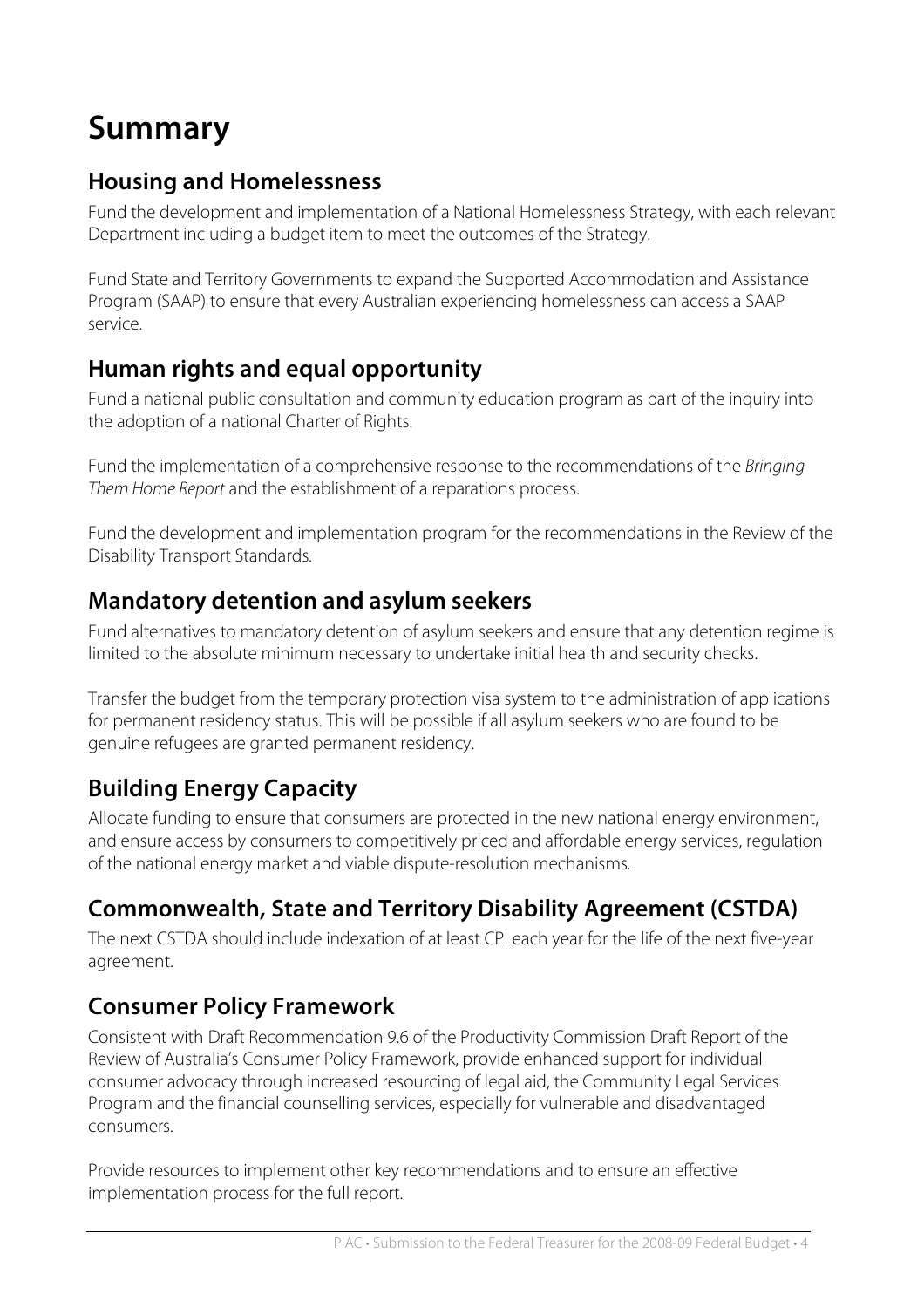# **Recommendations**

### **Housing and homelessness**

The aim across all Government Departments should be to reduce the incidence of homelessness across Australia, to assist Australians out of homelessness and to insulate Australians against falling into homelessness. The budget should provide for the development and implementation of a National Homelessness Strategy, with each relevant Department including a budget item to meet the outcomes of the Strategy.

The budget should at a minimum provide for the implementation of the following components of a Strategy:

- Investment by Commonwealth and State Governments in the Commonwealth-State Housing Agreement (CSHA). The agreement should provide funding to meet targets at both State and Territory level for the reduction in current public housing waiting lists.
- National Tenancy Standards, which includes obligations on public housing landlords to support vulnerable and marginalised groups such as tenants with mental illness.
- Development of National Tenancy Standards for caravan park residents, boarders and lodgers.
- Establishment of independent review mechanisms for public housing authorities.
- An affordable housing strategy to operate in conjunction with a National Homelessness Strategy.
- An expansion of the Supported Accommodation and Assistance Program (SAAP) to at least meet current demand, and to expand the program to ensure that every Australian experiencing homelessness can access a SAAP service.

### **Human rights and equal opportunity**

#### **Australian Charter of Rights**

Following the full implementation of the United Kingdom Human Rights Act 1998 by the Blair Labor Government, Australia is now the only industrialised democracy that does not have either legislated or constitutional human rights protection laws. Both the UK and New Zealand have followed a legislative model, while Canada adopted a legislative model as a transition to constitutional change, with the constitutional Canadian Charter of Rights and Freedoms enacted in 1982.

It is encouraging that the media has reported that the Federal Attorney-General, the Hon Robert McClelland, on being appointed announced he would undertake an inquiry into the adoption of a Charter of Rights in the Government's first term. Funding should be allocated to implement a national public consultation and community education program as part of the inquiry process.

#### **Implementation of the Bringing them Home Report**

Members of the Stolen Generations have made legal claims against the federal and state governments in an effort to seek redress, at great personal expense and pain. The courts have made it clear that they are reluctant to find governments liable for acts that occurred so long ago. Some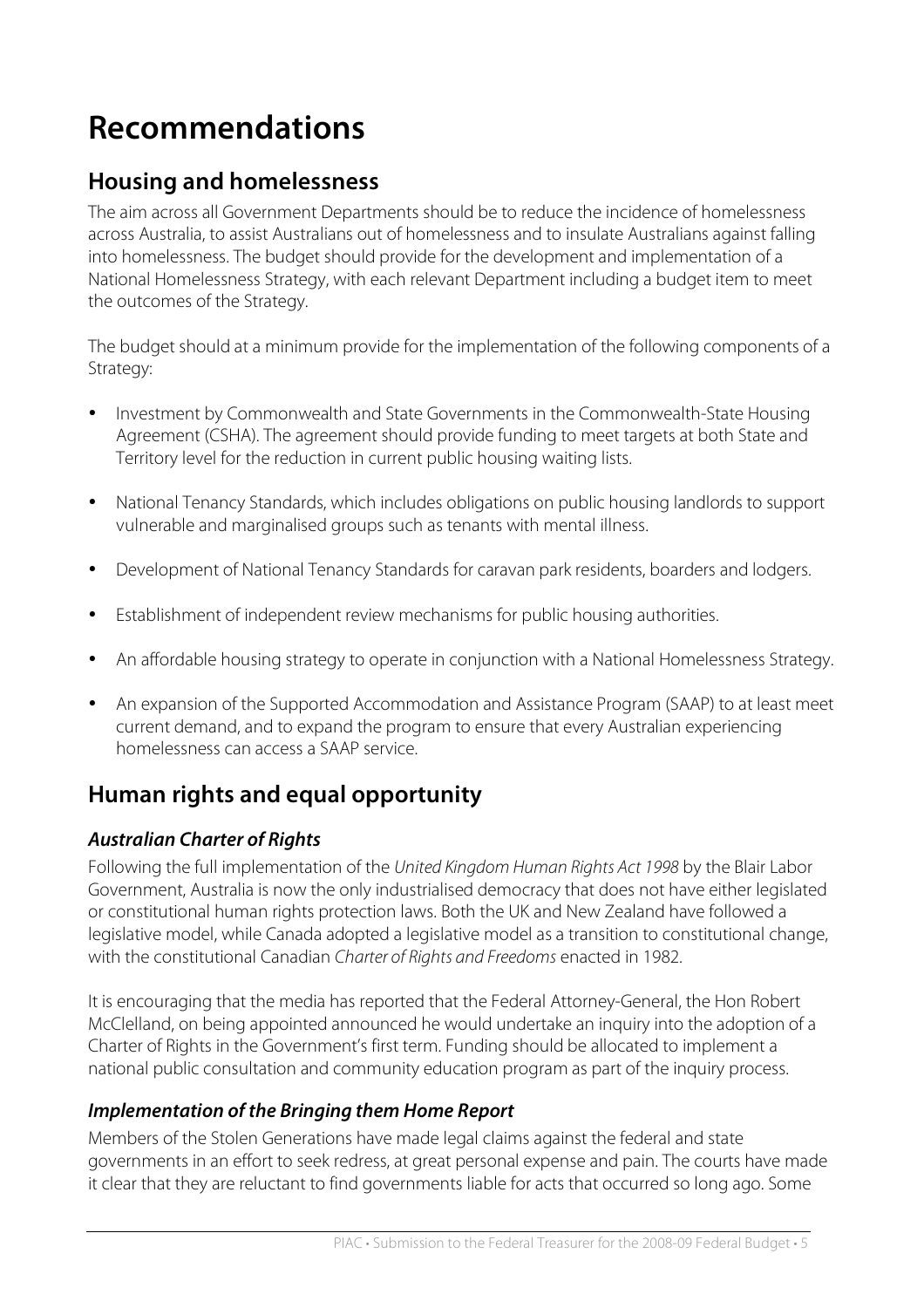courts have stated that the issues raised by these cases would be better resolved in the political arena. The Commonwealth Government spent over \$12 million defending these legal claims.

The cases tend to focus on technical legal issues and fail to acknowledge the racism and broader consequences of the policies. Litigation is not available to many members of the Stolen Generations because of lack of documentary evidence and the statutory time limits on legal claims. The adversarial nature of litigation means that members of the Stolen Generations who have already suffered emotional and psychological harm, are subject to further trauma.

Funding should provide for the implementation of a comprehensive response to the recommendations of the Bringing Them Home Report and the establishment of a reparations tribunal building on the research and development work done by PIAC in partnership with the Human Rights and Equal Opportunity Commission and the former Aboriginal and Torres Strait Islander Commission and on the experience of similar tribunals in Canada and South Africa.

#### **Commonwealth Disability Standardsfor Accessible Public Transport**

The Minister for Transport and Regional Development recently released the draft response to the Review of the Disability Transport Standards. Transport is an essential service that directly impacts on the access people have to work, education and training, maintaining family contact, access to health services and the tourist industry.

The recommendations of this report are wide ranging and to fully implement them funding should be provided. In particular, funding needs to be allocated:

- to public transport service providers for equipment and training;
- to establish compliance monitoring services; and
- to enable HREOC to action its proposed new power to take complaints of Standards breaches direct to the Federal Court.

### **Mandatory detention and asylum seekers**

The vast majority of asylum seekers are found to be genuine refugees. Mandatory detention has been demonstrated to cause severe psychological damage to adults, with even harsher effects on children. There are extraordinary and unjustified powers given to Department of Immigration officials, and to the private contractors employed by the Department, to override the basic human rights of people placed in detention. These abuses of power have been highlighed by the inquiries into the wrongful detention of Australian citizens.

Funding should be provided to implement alternatives to mandatory detention of asylum seekers and ensure that any detention regime is limited to the absolute minimum necessary to undertake initial health and security checks.

The temporary protection visa system places unnecessary difficulties in the way of asylum seekers who are found to be genuine refugees. Such visas prevent them from gaining long-term employment and living productive lives in Australia, making them more dependent on government services. They also create an expensive and unnecessary administrative system for periodic reassessment of visas. The budget for immigration matters would benefit with the removal of the temporary protection visa system, and granting permanent residency status to asylum seekers who are found to be genuine refugees.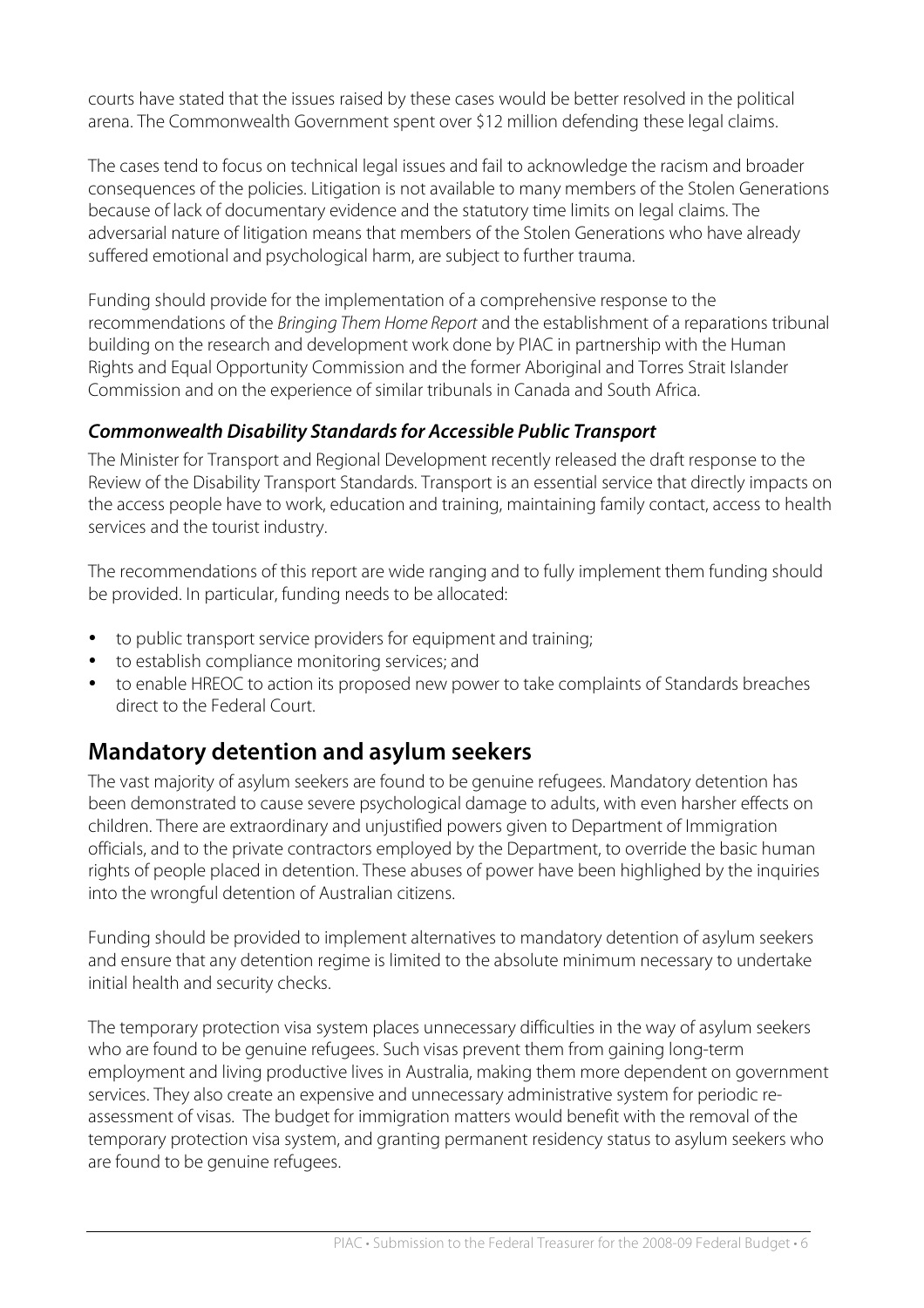# **Building Energy Capacity**

The development of the National Energy Market poses a number of risks to consumers. As an essential service, it is a public policy imperative that energy services are universally accessible, affordable and that competitive markets are well regulated.

International experiences have demonstrated the limited capacity of competitive energy markets to deliver affordable energy. In the United Kingdom, home to the most mature energy markets, competitive prices have not alleviated fuel poverty concerns.

Funding should be allocated to ensure that consumers are protected in the new national energy environment, and ensure access by consumers to competitively priced and affordable energy services, regulation of the national energy market and viable dispute resolution mechanisms. This should include funding programs through State/Commonwealth agreements that ensure:

- The social impact of tariffs are taken into consideration in the economic regulation of distribution and retail businesses.
- Community Service Obligations are incorporated into legal obligations imposed on energy retailers.
- Demand-management programs are targeted to low-income households as well as large businesses.
- Disconnection procedures do not unfairly target households in short-term financial hardship.

## **Commonwealth, State and Territory Disability Agreement (CSTDA)**

Commonwealth-state arrangements, especially the CSTDA (and the upcoming Housing Agreement) directly affect the ability of people with disabilities to live independently. States and Territories require a viable indexation in the agreement in order to meet increasing demand. The proposed 1.8% by the previous Government is totally inadequate and will see many disability services actually reducing services to stay viable. Indexation should be at least be equivalent to the CPI increase each year for the life of the next five year-agreement.

The next CSTDA should be accompanied by a proper investment in disability services. The Senate Inquiry into Disability Services (2006) identified a number of priorities that would form the basis of the agreement. Ranked high on this list was the burgeoning unmet need in disability supported accommodation. In NSW, if existing promises are met from both the Commonwealth and State, in 2012 there will be 1,570 new supported accommodation places. In June 2007, the Australian Institute of Health and Welfare identified that in NSW in 2005 the unmet need for disability supported accommodation was 7,000 places at a minimum. This estimate is considered in the industry to be underestimated by about 3,000 places.

A planned investment strategy agreed by Commonwealth and state could see people providing planned transition for people and not simply at crisis level.

### **Consumer Policy Framework**

As you will be aware the Productivity Commission is in the final stages of its Review of Australia's Consumer Policy Framework and is due to report in April 2008.

The Draft Report of that Review (PC Draft Report) makes a number of important recommendations to improve consumer policy in Australia. The Commission believes that its package of reforms would deliver net benefits to the community in the order of \$1.5 billion to \$4.5 billion a year.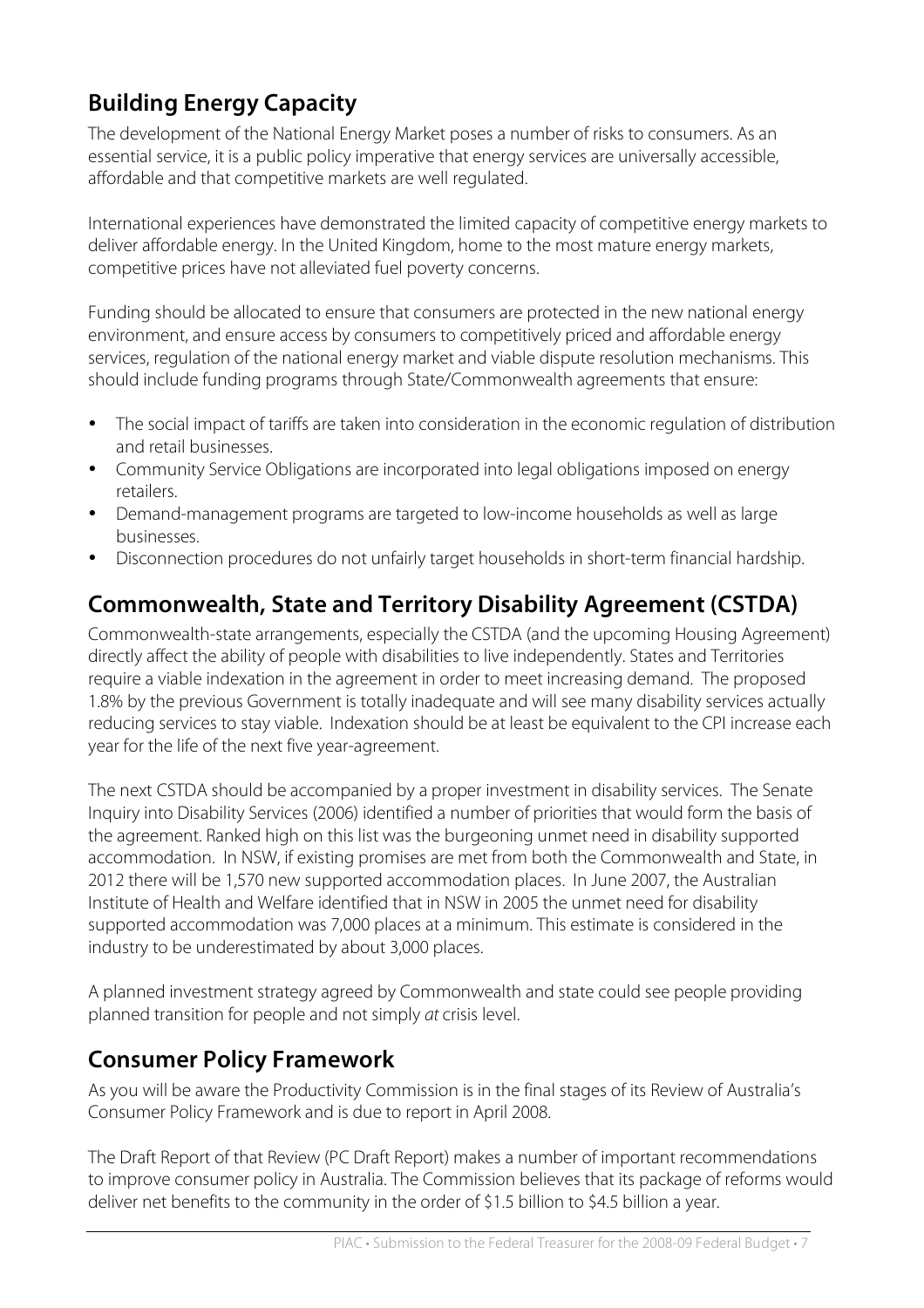Some of the Commission recommendations will, if accepted, have budgetary implications. Most of these are non-controversial and in PIAC's submission should be considered by the Federal Government in the current budget cycle rather than being delayed. In addition, PIAC supports the position that, given some State-Federal interface issues that will need to be resolved it will be useful to establish and resource a taskforce to implement the Review recommendations under the supervision of COAG. Such funding is not contemplated by the Productivity Commission in the PC Draft Report.

PIAC submits that in the current budget funding or increased funding should be allocated as follows:

- increased ongoing funding to improve and extend the current network of financial counselling services;
- increased ongoing funding to improve and extend legal aid services (including community legal centres) available for consumer matters;
- new ongoing funding to support operational and policy advocacy functions for a representative peak consumer body and the networking costs of consumer organisations; and
- once-only funding to support a taskforce to implement the recommendations of the Productivity Commission once accepted by governments;
- supporting the Commission's recommendations for the Commonwealth to play the lead role in relation to product safety and for increased research on the extent of product-related injuries.

#### **Financial counselling and legal aid servicesin consumer matters**

Draft Recommendation 9.6 of the PC Draft Report provides as follows:

Australian Governments should provide enhanced support for individual consumer advocacy through increased resourcing of legal aid and financial counselling services, especially for vulnerable and disadvantaged consumers.

The Commission notes in the PC Draft Report at page 172 that '[w]hile ombudsman and ADR schemes provide significant support for non-judicial redress, there is relatively little assistance for legal aid in consumer disputes'. As the Commission notes, that assistance that is currently available is mostly through community legal centres rather than legal aid commissions. Consumer matters make up only 20% of the total activities of community legal centres, and that from a small \$40m program nationally (partly funded by the states).

In 2007, in its New National Policy for Legal Aid in Australia, National Legal Aid identified as the second of six priority issues for funding for legal aid in Australia being to 'support … Australians at risk of social exclusion due to poverty'. That recommendation encompassed support for legal assistance in relation to consumer legislation especially in relation to credit and debt as one of the four civil law areas covered.

PIAC supports enhancements to legal aid funding that include:

- support for specialist Consumer Law capacity in each State along the lines of the existing centre; and
- increased ongoing funding for casework and community legal education services to be allocated through legal aid commissions and/or local community legal centres depending on jurisdictionspecific circumstances.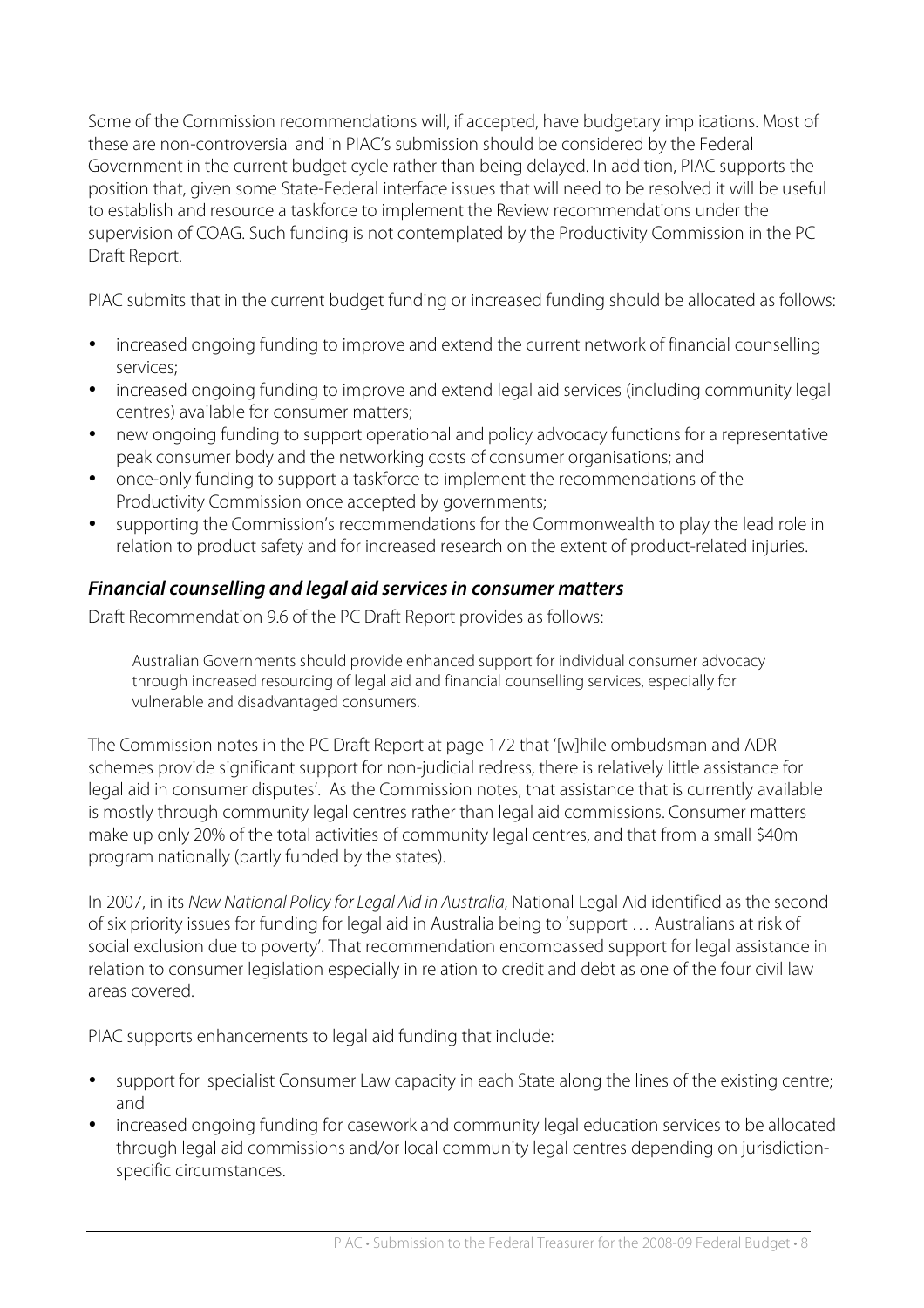The Productivity Commission's support for increasing resources to financial counselling services reflects the importance of providing free and conflict-free financial counselling services that are able to provide information, support and advocacy for low- to moderate-income people dealing with debt and related financial issues.

The Commission's support also reflects the fact that the resourcing of financial counselling, predominantly provided by governments, is currently inadequate. There are between 450 and 500 free and conflict-free financial counsellors—many part time—for the entire country.

#### **Funding for consumer advocacy**

The PC Draft Report concludes there is a case for government support for consumer advocacy to enhance consumer input into public policy development in relation to consumer protection. It provides evidence of situations where the lack of input from consumer organisations into public policy development has limited policy development: PC Draft Report, 217-226.

The Productivity Commission also provisionally concludes that additional funding is needed for consumer research to help establish 'a better information base to anchor future policymaking'. The Commission emphasises the importance of evidence-based policy making. PIAC supports the Commission's view that there is need for greater levels of research into consumer issues.

Draft Recommendation 11.3 in the PC Draft Report provides:

The Australian Government should provide modest additional funding to support:

- specified research on consumer policy issues, distributed no a contestable basis;
- the basic operating costs of a representative national peak consumer body; and
- the networking and policy functions of consumer groups.

Such additional funding should be subject to appropriate guidelines and governance arrangements to help ensure that it is used effectively.

PIAC supports this recommendation subject to two comments.

Firstly, the most effective way to fund consumer policy advocacy would be to ensure that the national peak consumer body has the ongoing capacity to undertake research, consultation and give effective input to public policy development processes. This requires the commitment of more than core operating costs.

Second, the contestable research fund model proposed by the Commission is not necessarily the best model for the allocation of all research funds and PIAC will be supporting a consumer-sector submission in support of at least part of the research budget being used by a standing consumer policy advisory body, which might be similar to the UK National Consumer Council.

#### **Support for a taskforce to implement the PC Draft Report recommendations**

The PC Draft Report presents a package of reforms likely to have significant benefits for Australian consumers and the Australian economy. There will be significant transition work required to successfully implement those recommendations. PIAC will be supporting a recommendation to the Commission that it acknowledge this work and recommend the best way to ensure implementation. PIAC supports the view that a representative taskforce, reporting to COAG, should be established and fully resourced to guide implementation.